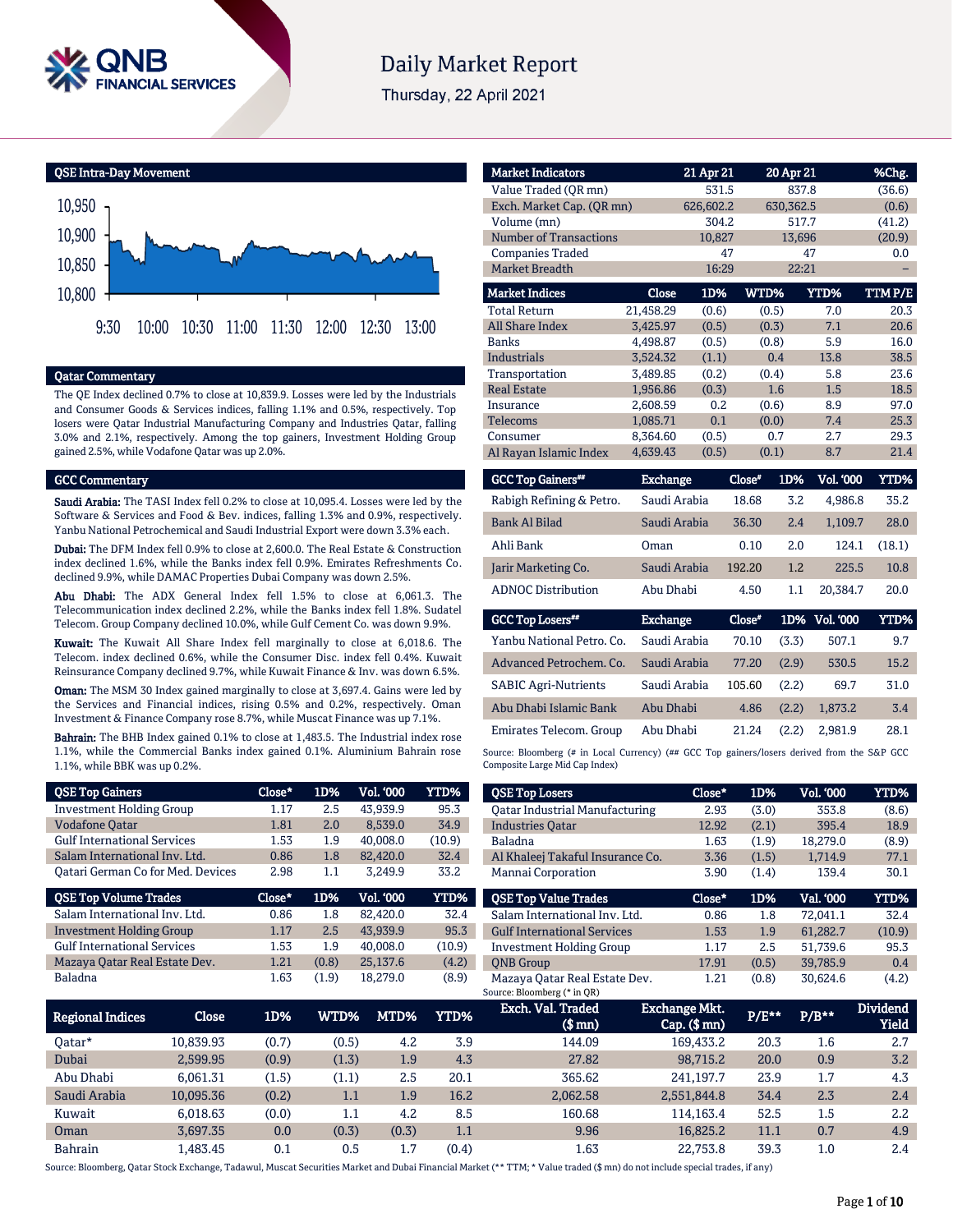# Qatar Market Commentary

- The QE Index declined 0.7% to close at 10,839.9. The Industrials and Consumer Goods & Services indices led the losses. The index fell on the back of selling pressure from Qatari shareholders despite buying support from GCC, Arab and Foreign shareholders.
- Qatar Industrial Manufacturing Company and Industries Qatar were the top losers, falling 3.0% and 2.1%, respectively. Among the top gainers, Investment Holding Group gained 2.5%, while Vodafone Qatar was up 2.0%.
- Volume of shares traded on Wednesday fell by 41.2% to 304.2mn from 517.7mn on Tuesday. However, as compared to the 30-day moving average of 293.6mn, volume for the day was 3.6% higher. Salam International Investment Limited and Investment Holding Group were the most active stocks, contributing 27.1% and 14.4% to the total volume, respectively.

| <b>Overall Activity</b>        | Buy %* | Sell %* | Net (QR)         |
|--------------------------------|--------|---------|------------------|
| Oatari Individuals             | 50.74% | 48.06%  | 14,257,689.2     |
| <b>Oatari Institutions</b>     | 14.00% | 23.21%  | (48,903,524.3)   |
| Qatari                         | 64.75% | 71.26%  | (34, 645, 835.2) |
| <b>GCC</b> Individuals         | 0.82%  | 0.72%   | 530,437.7        |
| <b>GCC</b> Institutions        | 2.04%  | 0.29%   | 9,329,249.5      |
| <b>GCC</b>                     | 2.86%  | 1.01%   | 9,859,687.1      |
| Arab Individuals               | 19.05% | 14.45%  | 24,452,954.2     |
| Arab Institutions              | 0.01%  |         | 25,522.4         |
| Arab                           | 19.06% | 14.45%  | 24,478,476.6     |
| <b>Foreigners Individuals</b>  | 4.04%  | 4.08%   | (166, 308.6)     |
| <b>Foreigners Institutions</b> | 9.29%  | 9.21%   | 473,980.0        |
| <b>Foreigners</b>              | 13.34% | 13.28%  | 307,671.4        |

Source: Qatar Stock Exchange (\*as a % of traded value)

# Earnings Releases, Global Economic Data and Earnings Calendar

#### Earnings Releases

| Company                   | Market       | Currency | Revenue (mn) | % Change | <b>Operating Profit</b> | % Change | Net Profit  | <b>1% Change</b> |
|---------------------------|--------------|----------|--------------|----------|-------------------------|----------|-------------|------------------|
|                           |              |          | 102021       | YoY      | (mn) 102021             | YoY      | (mn) 102021 | YoY              |
| United Wire Factories Co. | Saudi Arabia | SR       | 226.6        | 2.8%     | 18.6                    | 7.5%     | 16.1        | 6.6%             |
| Saudi Ceramic Co.         | Saudi Arabia | SR       | 440.3        | 12.0%    | 75.9                    | 264.3%   | 70.7        | 565.0%           |

Source: Company data, DFM, ADX, MSM, TASI, BHB.

#### Global Economic Data

| <b>Date</b> | Market    | <b>Source</b>                     | Indicator                        | Period | Actual | <b>Consensus</b>         | <b>Previous</b> |
|-------------|-----------|-----------------------------------|----------------------------------|--------|--------|--------------------------|-----------------|
| 04/21       | US        | Mortgage Bankers Association      | <b>MBA Mortgage Applications</b> | 16-Apr | 8.6%   | $\overline{\phantom{0}}$ | -3.7%           |
| 04/21       | <b>UK</b> | UK Office for National Statistics | <b>CPI MoM</b>                   | Mar    | 0.3%   | $0.4\%$                  | 0.1%            |
| 04/21       | UK        | UK Office for National Statistics | <b>CPI YoY</b>                   | Mar    | 0.7%   | 0.8%                     | 0.4%            |
|             |           |                                   |                                  |        |        |                          |                 |

Source: Bloomberg (s.a. = seasonally adjusted; n.s.a. = non-seasonally adjusted; w.d.a. = working day adjusted)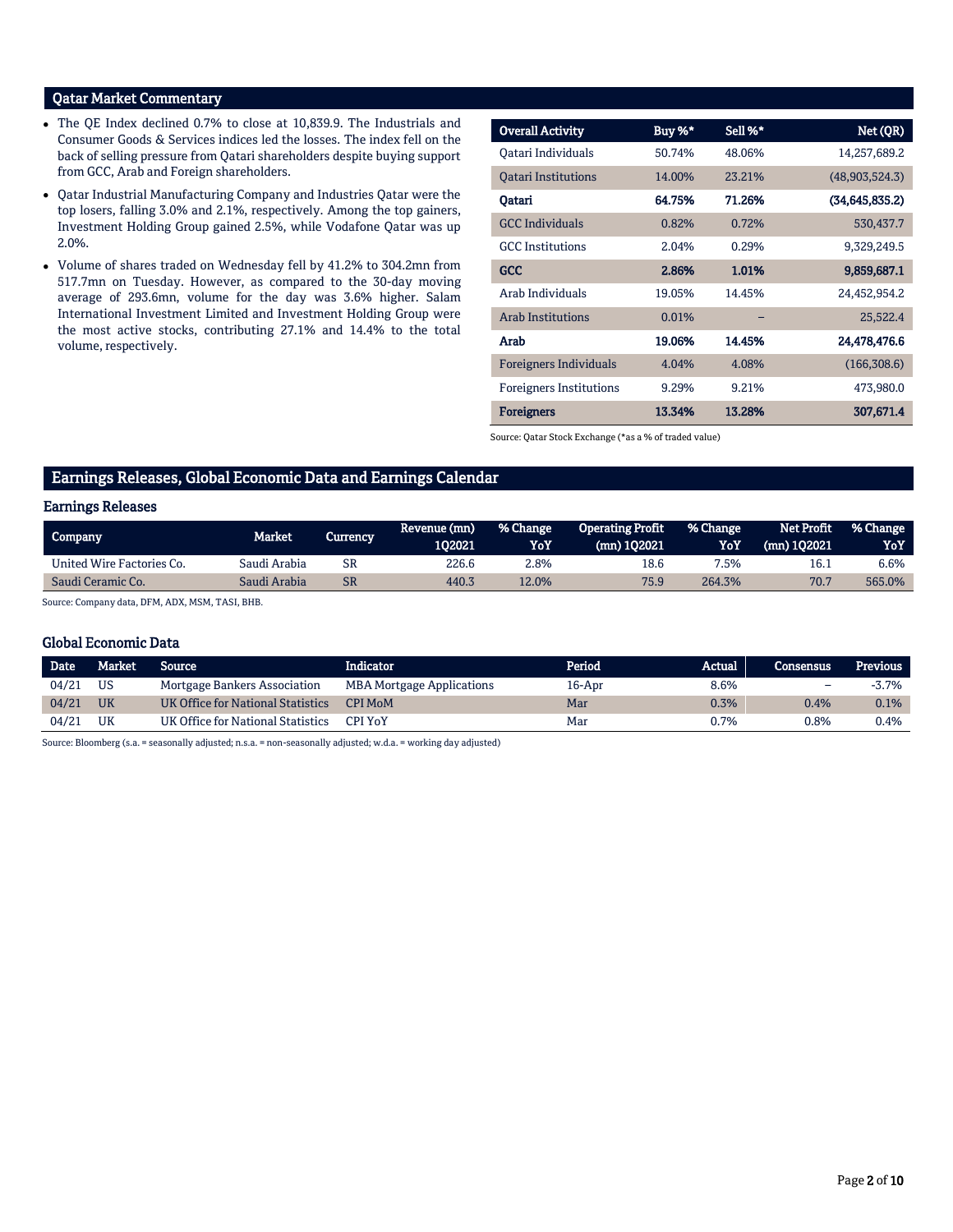| <b>Earnings Calendar</b> |                                               |                                  |                       |               |
|--------------------------|-----------------------------------------------|----------------------------------|-----------------------|---------------|
| <b>Tickers</b>           | <b>Company Name</b>                           | Date of reporting 1Q2021 results | No. of days remaining | <b>Status</b> |
| <b>KCBK</b>              | Al Khalij Commercial Bank                     | 22-Apr-21                        | $\mathbf{0}$          | Due           |
| <b>WDAM</b>              | <b>Widam Food Company</b>                     | 25-Apr-21                        | $\overline{3}$        | Due           |
| <b>CBQK</b>              | The Commercial Bank                           | 25-Apr-21                        | 3                     | Due           |
| <b>VFQS</b>              | <b>Vodafone Oatar</b>                         | 25-Apr-21                        | $\overline{3}$        | Due           |
| <b>IGRD</b>              | <b>Investment Holding Group</b>               | 25-Apr-21                        | 3                     | Due           |
| <b>QEWS</b>              | <b>Qatar Electricity &amp; Water Company</b>  | 25-Apr-21                        | $\overline{3}$        | Due           |
| <b>QLMI</b>              | QLM Life & Medical Insurance Company          | 26-Apr-21                        | 4                     | Due           |
| <b>ERES</b>              | <b>Ezdan Holding Group</b>                    | 26-Apr-21                        | $\overline{4}$        | Due           |
| <b>DBIS</b>              | Dlala Brokerage & Investment Holding Company  | 26-Apr-21                        | 4                     | Due           |
| IQCD                     | <b>Industries Oatar</b>                       | 26-Apr-21                        | $\overline{4}$        | Due           |
| <b>SIIS</b>              | Salam International Investment Limited        | 26-Apr-21                        | 4                     | Due           |
| QATI                     | <b>Qatar Insurance Company</b>                | 27-Apr-21                        | 5                     | Due           |
| OIIK                     | <b>Oatar International Islamic Bank</b>       | 27-Apr-21                        | 5                     | Due           |
| <b>GWCS</b>              | <b>Gulf Warehousing Company</b>               | 27-Apr-21                        | 5                     | Due           |
| <b>MPHC</b>              | Mesaieed Petrochemical Holding Company        | 27-Apr-21                        | 5                     | Due           |
| <b>BLDN</b>              | <b>Baladna</b>                                | 27-Apr-21                        | 5                     | Due           |
| <b>MRDS</b>              | Mazaya Qatar Real Estate Development          | 28-Apr-21                        | 6                     | Due           |
| <b>AHCS</b>              | <b>Aamal Company</b>                          | 28-Apr-21                        | $6\phantom{1}$        | Due           |
| <b>MERS</b>              | Al Meera Consumer Goods Company               | 28-Apr-21                        | 6                     | Due           |
| QAMC                     | <b>Qatar Aluminum Manufacturing Company</b>   | 28-Apr-21                        | $6\phantom{1}$        | Due           |
| QCFS                     | Qatar Cinema & Film Distribution Company      | 28-Apr-21                        | 6                     | Due           |
| <b>ORDS</b>              | Ooredoo                                       | 28-Apr-21                        | 6                     | Due           |
| <b>MCCS</b>              | Mannai Corporation                            | 28-Apr-21                        | 6                     | Due           |
| <b>OIMD</b>              | <b>Oatar Industrial Manufacturing Company</b> | 28-Apr-21                        | 6                     | Due           |
| <b>AKHI</b>              | Al Khaleej Takaful Insurance Company          | 28-Apr-21                        | 6                     | Due           |
| <b>DOHI</b>              | Doha Insurance Group                          | 28-Apr-21                        | 6                     | Due           |
| QISI                     | Qatar Islamic Insurance Group                 | 28-Apr-21                        | 6                     | Due           |
| <b>DHBK</b>              | Doha Bank                                     | 28-Apr-21                        | $6\phantom{1}$        | Due           |
| QGRI                     | Qatar General Insurance & Reinsurance Company | 29-Apr-21                        | $\overline{7}$        | Due           |
| <b>ZHCD</b>              | <b>Zad Holding Company</b>                    | 29-Apr-21                        | $7\overline{ }$       | Due           |
| <b>GISS</b>              | <b>Gulf International Services</b>            | 29-Apr-21                        | 7                     | Due           |
| <b>OOIS</b>              | <b>Qatar Oman Investment Company</b>          | 29-Apr-21                        | $\overline{7}$        | Due           |
| <b>NLCS</b>              | Alijarah Holding                              | 29-Apr-21                        | 7                     | Due           |

Source: QSE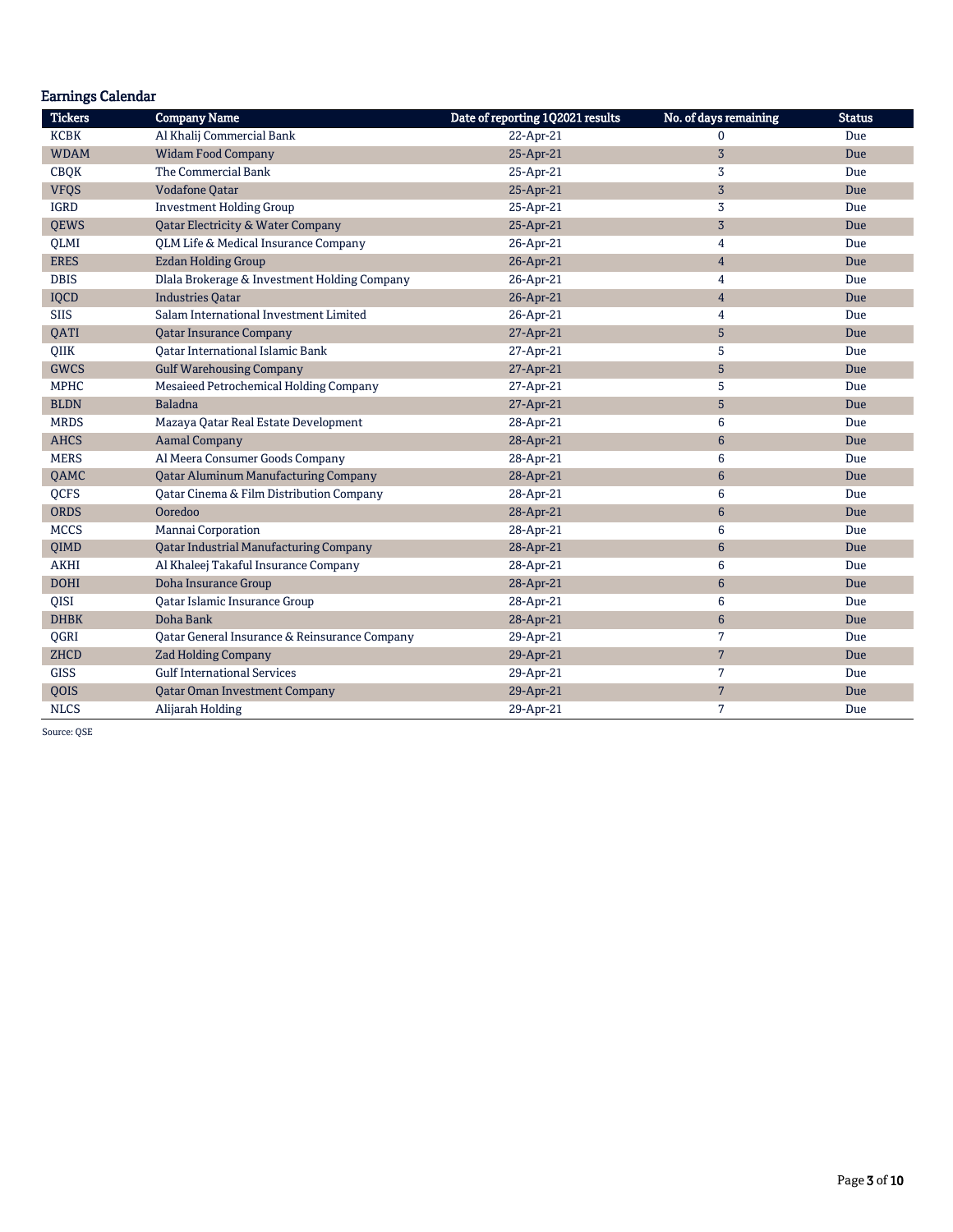# News

# Qatar

- MCGS posts 5.4% YoY increase in net profit in 1Q2021, below our estimate – Medicare Group's (MCGS) net profit rose 5.4% YoY (but declined 39.2% on QoQ basis) to QR21.8mn in 1Q2021, below our estimate of QR27.1mn. The company's operating income came in at QR123.9mn in 1Q2021, which represents a decrease of 4.9% YoY (-4.4% QoQ). EPS amounted to QR0.08 in 1Q2021 as compared to QR0.07 in 1Q2020. (QNB FS Research, QSE)
- QNNS' bottom line rises 5.0% YoY to QR297.2mn in 1Q2021 Qatar Navigation (QNNS, Milaha) reported net profit of QR297.2mn in 1Q2021 as compared to net profit of QR283.2mn (+5.0% YoY) in 1Q2020 and net loss of QR324.6mn in 4Q2020. The company's operating revenue came in at QR675.2mn in 1Q2021, which represents a decrease of 2.5% YoY. However, on QoQ basis operating revenue rose 21.6%. EPS amounted to QR0.26 in 1Q2021 as compared to QR0.25 in 1Q2020. Milaha Maritime & Logistics' net profit increased by QR12mn due to increased container shipping rates and operational optimization measures that improved operating margins. Milaha Gas & Petrochem's net profit decreased by QR7mn, due to a drop in tanker market rates, which more than offset higher income from joint ventures and associates. Milaha Offshore's net profit increased by QR80mn, mainly due to a reduction in vessel impairments compared to the same period last year. Milaha Capital's net profit decreased by QR72mn, due to lower dividend income from financial investments portfolio as well as one-off property sale gains recorded in 2020. Milaha Trading's bottom line increased by QR1mn driven by top line sales growth of QR16mn. The company will conduct an investor conference call on Monday, April 25 at 2:00pm Doha time, to further discuss its results. (QSE, Peninsula Business)
- UDCD's net profit declines 5.7% YoY to QR46.4mn in 1Q2021 United Development Company's (UDCD) net profit declined 5.7% YoY (-64.3% QoQ) to QR46.4mn in 1Q2021. The company's Revenue came in at QR351.1mn in 1Q2021, which represents an increase of 18.6% YoY (+7.6% QoQ). EPS amounted to QR0.013 in 1Q2021 as compared to QR0.014 in 1Q2020. UDCD's Chairman, Turki bin Mohamed Al-Khater said, "UDCD is moving steadily in 2021 to achieve good revenues and profits despite the challenging real estate market. We will endeavor to continue delivering across all our projects while remaining committed to our overall development plans that will ensure UDCD's sustainable growth and the creation of new opportunities and revenue sources over the long term. We hope the State of Qatar will overcome this pandemic and will regain safety and stability for life to take its normal course. In this context, we are looking forward to the future as we continue developing new projects at The Pearl-Qatar and Gewan Island, which will pave the way for the launch of a variety of unique residential and commercial properties." UDCD's President and CEO, Ibrahim Jassim Al-Othman, who is also a member of the board, said, "The profits achieved in the first quarter of 2021 are considered good in terms of their close resemblance to the profits of the first quarter of 2020, where the coronavirus pandemic had no significant negative impact on the real estate market at the time. Further, revenues for the first quarter of

2021 witnessed an increase of 19% compared to the first quarter of 2020, in addition to the reduction in expenses. This demonstrates the company's efficiency in managing and diversifying the source of revenues and reducing expenses even with the current difficult circumstances. It is the combination of innovative properties placed in a first-class community setting is what distinguishes UDCD's projects and gives the company the flexibility it needs to navigate its business in these difficult times." (QSE, Gulf-Times.com)

 BLDN chalks out plans to strengthen core business; eyes geographical expansion – Qatar's most successful greenfield dairy farm Baladna (BLDN) has chalked out an ambitious strategy for this year to not only strengthen its core business by entering new product lines but also explore geographical expansion, especially South East Asia and beyond. "BLDN intends to continue exploring opportunities to enter new product categories, if identified by our teams to be profitable within our capabilities" its chief executive Malcolm Jordan elaborated on the strategy for 2021 in the company's annual report that was presented at the recently held annual general assembly meeting of shareholders. The general assembly approved the board proposal to distribute dividends at a rate of 5.3% of the nominal value of the share for the year ended 2020. Highlighting that the company intends to continue to focus on its successful core business, he said the strategy will be to grow BLDN's dairy and juice portfolio in a value accretive manner through innovation and experience. Pointing out that its product portfolio had grown by 40.7% in 2020; he said BLDN achieved "significant" growth in terms of sales volume, revenue and net profit. The identified markets with high profit margins such as processed cheese, whipping/cooking cream and long life juice were the key success factors of its revenue growth (of 68% YoY) and increase in margins in 2020. In addition to revenue growth, a key priority remained driving margin growth via extracting efficiency gains across the value chain. The investments in additional farming and manufacturing capacity continued to deliver material benefits. The company reported that herd yield improved by 14.9% whilst manufacturing conversion costs reduced by 13%. He said BLDN has plans to replicate it successful model elsewhere in the world as it eyes expansion geographically. "We continue to assess opportunities for geographical expansion – leveraging our existing asset base to develop an export business as well as transferring our experience and knowledge to business models in South East Asia and beyond," Jordan said. He said 2021 is expected to be an "exciting" year during which BLDN would continue preparations to meet the "extensive demand" dynamics of the 2022 FIFA World Cup in Qatar, which is expected to result in a "significant" increase in Qatar's population in the lead up to and during the event. Continuing its focus on over the course of 2020 to achieve significant top- and bottom-line increases and secure its future as Qatar's most successful dairy farm; BLDN Chairman Moutaz Al-Khayyat said this translated into "significant" improvement in the yield per cow, enhanced product portfolio through the development of more stock keeping units or SKUs and led to growth momentum through key initiatives in marketing, modern and traditional trade. As of end-2020, BLDN maintains an extremely strong asset base; this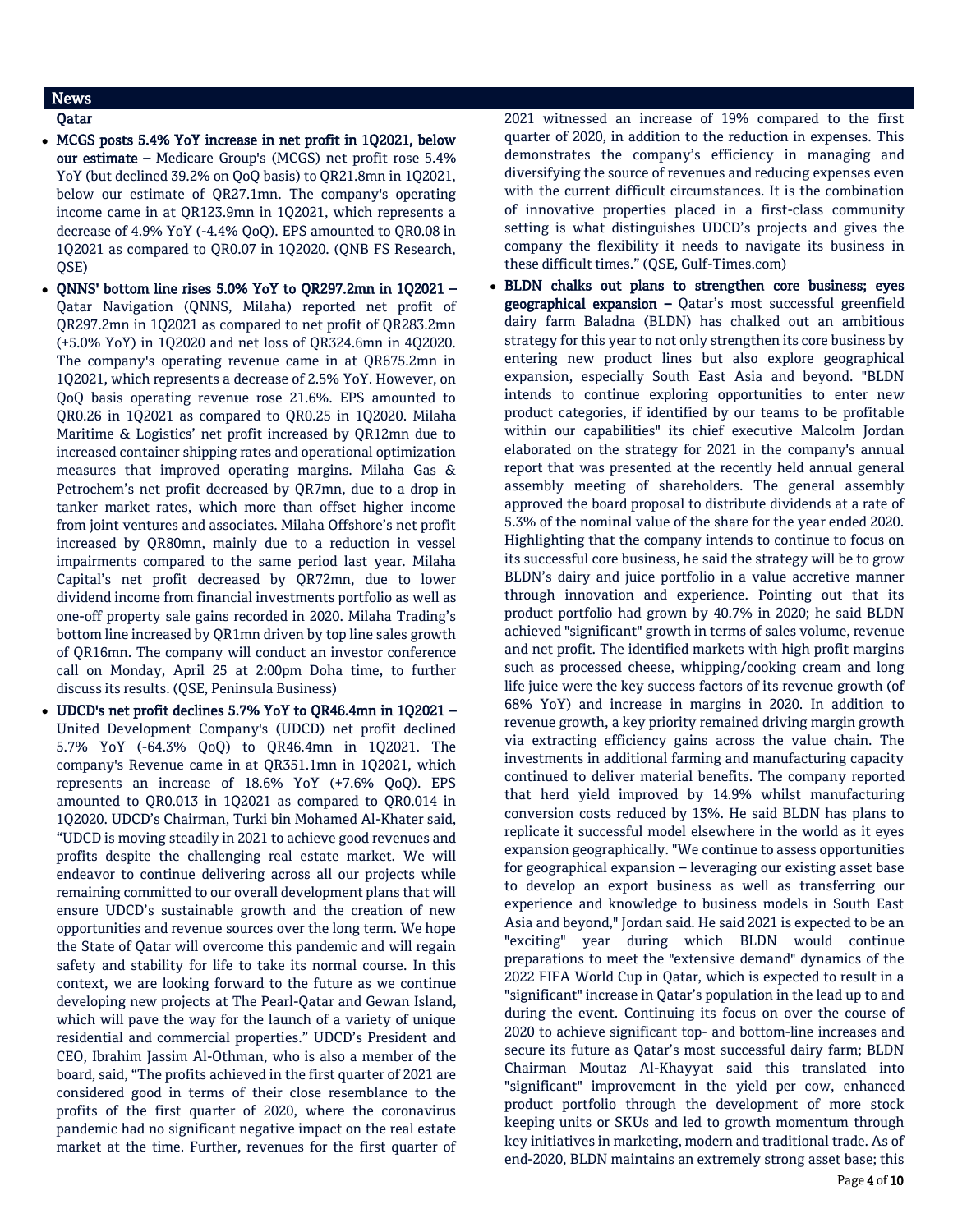is primarily funded by equity, which is also strong, as evidenced by the net debt-to-total-capital employed ratio of 34.5%, according to him. (Gulf-Times.com)

- COVID-19: Qatar more resilient than GCC peers Of all the major GCC project markets Qatar proved to be the most resilient to COVID-19 and the regional economic slump, according to MEED Insights. "At just over \$10bn, contract awards last year were only marginally below the 2019 total as the government ramped up spending in advance of the FIFA 2022 World Cup on projects that they could not afford to delay," it said in its first half outlook of major projects in Qatar. This resilience continued into the early months of 2021. As of early March the state had already exceeded the 2020 total thanks to more than \$15bn of contracts awarded on the massive LNG program. Although this investment had long been anticipated, it was still encouraging to see confirmation of it happening. Another major driver for project activity this year and next is of course the World Cup. With just under two years to go, Doha has little choice but to maintain spending on various associated infrastructure projects to ensure the event will be a success. Roads, sewerage, and drainage are at the receiving end of billions of dollars of investment to ensure the state has the capacity and capability of hosting the hundreds of thousands of fans expected to come for the tournament. Longer term, there are still question marks over what will happen to the projects market once the World Cup is over. This is an issue for which there is still no clear answer, and which the government is expected to reveal over the next two years as part of its 2030 Vision which will drive a large part of the future project program. However, whatever happens the massive investment in the LNG program is certain to provide a substantial injection to the local economy. During the last large-scale LNG ramp-up in the 2000s, this injection of investment created an economic and projects boom, and it would not be a surprise if this were to happen again. (Qatar Tribune)
- IHGS' net profit rises YoY to QR1.25mn in 1Q2021 INMA Holding Company's (IHGS) net profit stood at QR1.25mn in 1Q2021 as compared to QR0.3mn in 1Q2020 and QR1.3mn in 4Q2020. EPS amounted to QR0.022 in 1Q2021 as compared to QR0.005 in 1Q2020. (QSE)
- IHGS to holds its investors relation conference call on April 25 Inma Holding (IHGS) announced that the conference call with the Investors to discuss the financial results for 1Q2021 will be held on April 25, 2021 at 01:00 pm, Doha Time. (QSE)
- WDAM postpones its date to disclose its 1Q2021 financial statements – Widam food Company (WDAM) has postponed the date to disclose its 1Q2021 financial statements to April 25, 2021 instead of April 22, 2021. (QSE)
- BLDN clarifies to its shareholders' on how to claim final dividends – With reference to the results of Baladna (BLDN) the General Assembly Meeting (AGM) held on April 20, 2021; where it was decided to distribute final dividends for the period ended December 31, 2020; BLDN has disclosed the guidelines for shareholders on how to claim the final dividends for the period ended December 31, 2020, as follows. (1) QNB Group is responsible for transferring the shareholders dividends to their registered bank accounts with Qatar Central Securities Depository or QNB group. (2) Shareholders who do not have

registered accounts can also receive the dividend by applying to the bank to transfer the dividend to their bank account at any bank inside or outside Qatar by filling an application and sending it to the email address, easydividend@qnb.com. Below documents should be attached along with the application. (a) Account Certificate includes the IBAN for account other than QNB Group.(b) Photocopy of QID and (c) In case the guardian wants to transfer the Dividend of the minor to his account, a copy of birth certificate and NIN no. is necessary for each minor. (QSE)

- BLDN to hold its investors relation conference call on May 04 Baladna (BLDN) announced that the conference call with the Investors to discuss the financial results for 1Q2021 will be held on May 04, 2021 at 12:00 pm, Doha Time. (QSE)
- ABQK to hold its investors relation conference call on April 28 Ahli Bank (ABQK) announced that the conference call with the Investors to discuss the financial results for 1Q2021 will be held on April 28, 2021 at 11:00 am, Doha Time. (QSE)
- ERES to holds its investors relation conference call on April 27 Ezdan Holding Group (ERES) announced that the conference call with the Investors to discuss the financial results for 1Q2021 will be held on April 27, 2021 at 02:00 pm, Doha Time. (QSE)
- QNB Group launches mega usage campaign in collaboration with Mastercard - QNB Group has launched a mega campaign for its customers, in partnership with Mastercard, in which 93 customers will have the chance to win iPhone 12 Pros, up to QR10,000 cashback of their spending, QR10,000 Qatar Airways travel vouchers, and three gold bars of 1kg each in the campaign running until July 18. To qualify for the monthly prizes, customers must spend a minimum of QR6,000 during the 30-day period; every cumulative QR100 local spend beyond the qualifying amount will give one chance, while on international transactions the chances will be tripled for the draw. In the first wave running from April 20 until May 19, 30 customers will win an iPhone 12 Pro. The second wave will run from May 20 to June 18, and 30 winners will get up to QR10,000 cashback for their spending during the campaign period, and for the third wave scheduled from June 19 to July 18, 30 winners will be rewarded with Qatar Airways vouchers worth QR10,000 each. The raffle draw for these monthly prizes will take place at the end of each campaign wave. The final raffle draw for the grand prizes will take place on July 29 when each of the three winners will win a 1kg gold bar. (Gulf-Times.com, Peninsula Qatar)
- ValuStrat: Qatar's total housing stock at 304,715 units in first quarter; 5,750 hotel keys in pipeline in Qatar until 2021 – The total housing stock in Qatar stood at 304,715 units with the addition of 1,700 apartments and villas in the first quarter (1Q) of this year, researcher ValuStrat has said in a report. Apartment supply consisted of 1,650 units coming from project handovers in Lusail (Fox Hills and Marina District), The Pearl, Al Dafna, Mirqab Al Jadeed and Fereej Abdul Aziz. Contracts of residential buildings awarded during the first quarter in Lusail Waterfront, Marina and Fox Hills, were estimated to add 450 units by the end of 2022. Some 6,300 units are currently in the pipeline for the remaining quarters of 2021, ValuStrat said. The median transacted ticket size for residential houses was QR2.7mn, increased by 3.4% quarterly and 6.8% annually,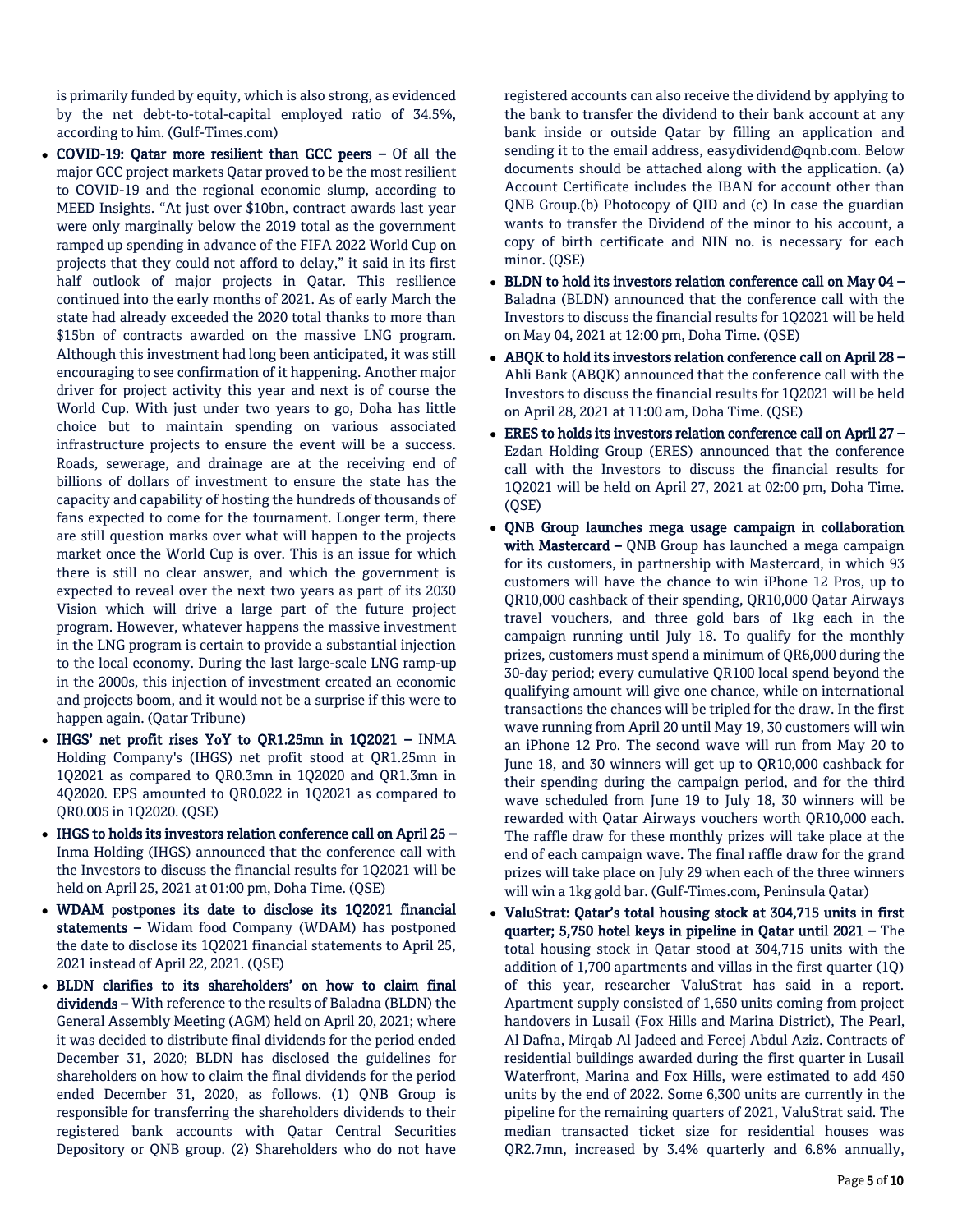ValuStrat noted. Transactional volumes for houses declined 3.3% quarterly, but were 52.8% higher when compared to the same period last year. Amongst all areas, Umm Garn had the highest volume of transactions for residential houses and Fereej Al Amir had the highest ticket size. Some 68 transactions were recorded for residential buildings, as Old Airport and Umm Ghuwailina had the highest number of transactions. During the first two months of 2021, the volume and value of annual transactions in The Pearl and West Bay Lagoon fell 6.8% and 11.7% respectively. The median monthly asking rent for residential units dropped 1.8% QoQ and 5.7% YoY, ValuStrat said. Meanwhile, The total supply of hotel rooms and apartments stood at an estimated 29,075 keys during 1Q2021 and the country is expected to receive 5,750 more hotel keys and 750 hotel apartments during the remaining three quarters of the year, ValuStrat said. According to the report, Hilton Salwa Beach Resort with 361 rooms and villas along Salwa Road, and Jouri Murwab Hotel with 134 rooms were unveiled adding a total of 495 rooms in the first quarter of this year. (Gulf-Times.com, Qatar Tribune)

- Qatar tops Mena region in WEF's Energy Transition Index 2021 – Qatar also leads the global rankings on the economic development and growth component of the ETI, supported by the strong role played by domestic energy sector in the economy. Qatar has topped the Middle East and North Africa region, securing 53rd rank in WEF's Energy Transition Index 2021. Qatar also leads the global rankings on the economic development and growth component of the ETI, supported by the strong role played by domestic energy sector in the economy. However, this also poses challenges that are common to all resource rich countries. As more and more countries embark on their net zero journeys, the demand for medium term demand for fossil fuels is expected to decline, which might create economic growth challenges for resource dependent countries. The dip in oil and gas demand, and resulting price volatilities, during the COVID-19 pandemic are a cogent reminder of the need to diversify the economy to limit exposure to fossil fuels. Creating a robust enabling environment, backed by a stable long-term roadmap, strong political commitment, investments in low carbon energy value chain, and supporting reskilling of labor, will be critical in this process. Moreover, Qatar can leverage the existing resource base and legacy infrastructure to create opportunities in the new energy landscape – for example by investing in capacity to localize processing and manufacturing of higher value add products in the fossil fuel value chain, and by supporting innovation and infrastructure development for green hydrogen. (Gulf-Times.com, Qatar Tribune)
- Kaabi chairs meeting on power, water strategies ahead of 2nd pandemic summer – Qatar General Electricity and Water Corporation (Kahramaa) held a meeting on Wednesday with the electricity and water producing firms in Qatar to address the challenges in meeting an expected surge in demand during this summer season. Minister of State for Energy Affairs HE Saad Sherida Al Kaabi presided over the annual coordination meeting that focused on strategies to ensure networks are primed to meet a possibly unprecedented increase in demand, given circumstances created by the COVID-19 pandemic. The virtual meeting was attended by Kahramaa President Essa Hilal

Al Kuwari, Qatar Electricity and Water Company Managing Director Mohammed Nasser Al Hajri and senior executives from producing companies. In his opening remarks, Minister Kaabi stressed the importance of cooperation among all concerned bodies to ensure effective operations, continuous maintenance of networks, and secure access to basic services to all regions of the country with the highest quality standards. "Last year, we faced many challenges posed by the COVID-19 pandemic, which prompted all providers of water and electricity services in the country to raise the level of their service in a manner that ensures high efficiency and service excellence," he said. "There is no doubt that the coming summer season is a challenge. It comes amid an ongoing pandemic. It also comes in the wake of a dry winter season, which means that we could expect a very hot summer season." The minister commended the capabilities of Kahramaa and the producing companies and their ability to face various challenges and crises. Effective cooperation and coordination with production companies in the country has enabled Kahramaa to navigate through the difficulties of the last summer season. Kaabi expressed confidence in the capabilities and competencies of all parties and their ability to overcome all challenges. (Qatar Tribune, Gulf-Times.com)

- Qatar launches dhow refurbishment project in tourism push Qatar National Tourism Council (QNTC) has initiated a largescale project to refurbish a fleet of more than 40 dhows, as it continues to improve amenities and activities for residents and visitors. The dhow refurbishment project is part of a strategic initiative for improving service excellence across Qatar's tourism sector. Taking place in three phases, the project will include the refurbishment of the dhows, modernization of marinas and jetties, as well as health and safety training for crew members and captains. In its first phase, the program will see 40 licensed dhows being restored and the onboard experience upgraded while retaining the authentic traditional exterior. Once complete, each dhow will be more environmentfriendly, with solar energy replacing diesel fuel and LED lights installed to improve efficiency. Dhows will also be equipped with amenities to maximize passenger safety and comfort. (Gulf-Times.com)
- Over QR276mn real estate transaction volume in Qatar during April 11-15 - The volume of real estate transaction in sales contracts registered with the Real Estate Registration Department at the Ministry of Justice during the period from April 11 to April 15 this year amounted to QR276, 898, 312. The weekly bulletin issued by the department stated that the list of real estate traded for sale included vacant lands, residences, residential buildings, mixed-use vacant lot, a commercial building, and a mixed-use building. Most of the trading took place in the municipalities of Al Wakra, Al Da'ayen, Doha, Al Rayyan, Al Khor, Al Dhakira, Umm Salal, and Al Shamal. The volume of real estate transaction reached during the period from April 4 to April 8 this year, QR783,154,483. (Bloomberg)
- MoPH: COVID test must for Qatar-bound travelers All Qatarbound travelers are required to undergo a COVID-19 test at a medical center approved by the local health ministry in the country they are coming from, within 72 hours before their arrival in Qatar, and the result of the examination must be negative, the Ministry of Public Health (MoPH) said yesterday.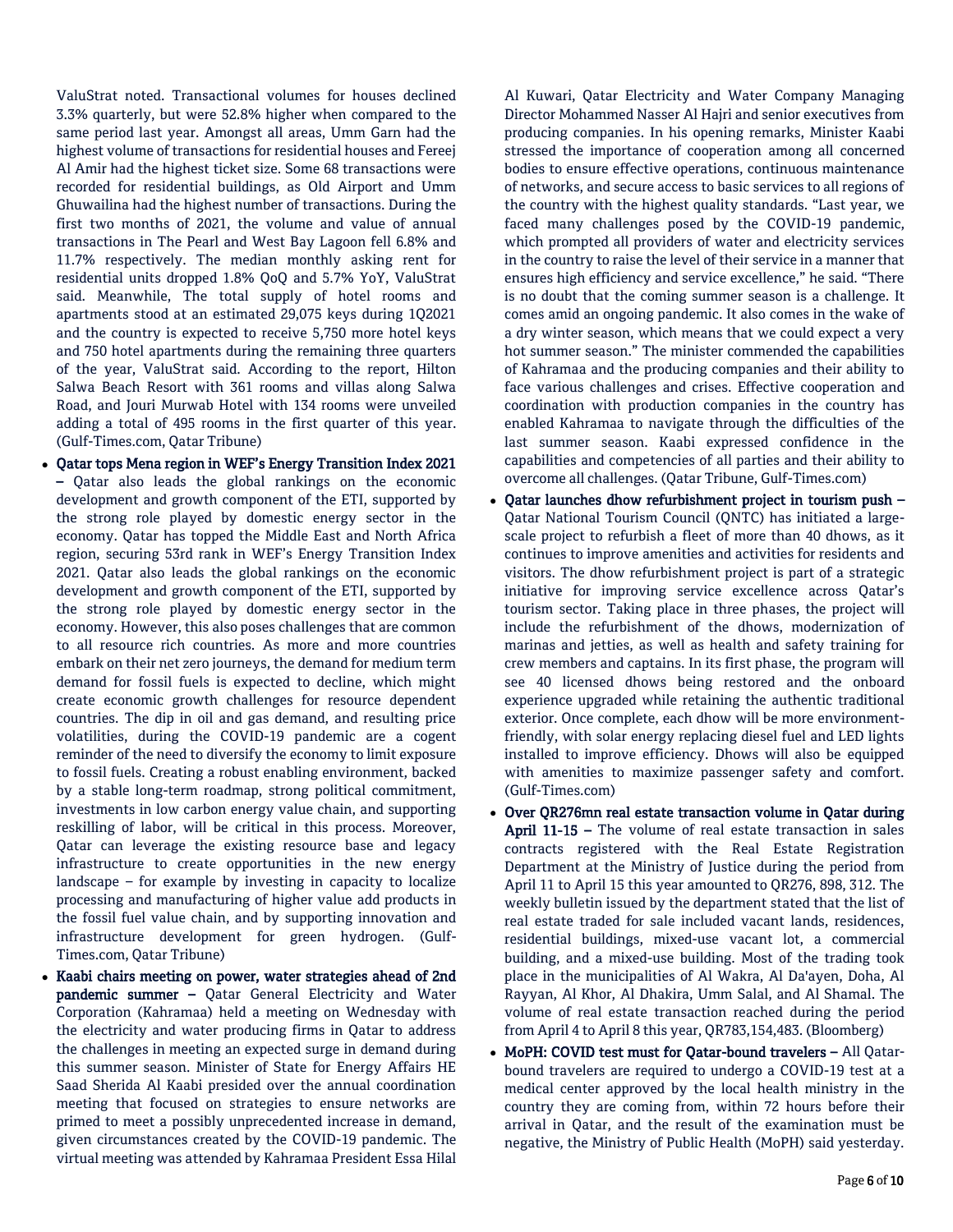The ministry has issued an update to the quarantine protocol and testing of persons for Covid-19, which also includes rules for exempting coronavirus- recovered people from quarantine, Qatar News Agency reports. This new protocol will take effect from Sunday, April 25. (Gulf-Times.com)

# International

- Yellen flags private capital's role in climate-change battle Treasury Secretary Janet Yellen said private financing, and not just government spending, will be needed tackle the "existential threat" of climate change. The overall cost of achieving net-zero carbon emissions by 2050 – in line with the 2015 Paris Agreement that the US has rejoined – could run to \$2.5tn over 10 years for the US alone, according to one estimate, Yellen said in a speech to a virtual conference organized by the Institute of International Finance. "It's going to be tremendously important for the financial services industry to marshal and allocate capital that's needed to make the transition toward net-zero" emissions, she said in a question-and-answer segment that followed the speech. "Massive investments are likely to be needed and the bulk has to be private." The Treasury chief also highlighted the need to strengthen financial risk disclosures – making them more reliable, consistent and comparable across markets and countries – so investors can accurately gauge risks and opportunities. Yellen pledged that the US will help developing countries that are especially vulnerable to threats from climate change, but stopped short of making any specific financial promises on that front. The infrastructure-focused economic proposal that President Joe Biden unveiled last month, including money to address climate change, "will be the most significant public investment in America since the 1960s, dramatically reducing US emissions by greening the electricity and transportation sectors," Yellen said. (Bloomberg)
- UK inflation edges up as COVID price hit begins to ease British inflation picked up in March as global oil prices rose and retailers scaled back their COVID-driven discounts, and it is expected to keep climbing as the economy reopens from lockdown. Consumer price inflation rose to 0.7% in March after dipping to just 0.4% in February, slightly below the average forecast of 0.8% in a Reuters poll of economists, according to official figures published on Wednesday. "The rate of inflation increased with petrol prices rising and clothes recovering from the falls seen in February," Office for National Statistics official Jonathan Athow said. British inflation is forecast to rise in the coming months, due to an increase in regulated household energy bills in April, higher global oil prices and comparisons with prices a year ago when COVID lockdowns caused demand to slump. Fuel prices in March showed their biggest annual increase since January 2020. Clothing and footwear prices rose by 1.6% on the month after store closures caused by lockdown rules had caused discounting in February, the biggest increase since 2017 for the time of year. Clothing and footwear prices were still 3.9% lower than a year before, and food prices were 1.4% down. The Bank of England forecast in February that inflation would reach 1.9% by the end of 2021 but many economists now expect it will exceed its 2% target before then. In the medium term, the BoE sees less upward pressure on inflation because of weakness in the job market, which it

expects to persist even after the economy returns to its prepandemic size which it has forecast will happen early next year. (Reuters)

 Putin says Russia may look into taxation change after 2021 – Russian President Vladimir Putin said on Wednesday that Russia may look into changing taxation as the corporate sector was on track to post a record-high profit this year. Putin, speaking at an annual address to both houses of parliament, also said that currency controls should be lifted for noncommodity exporters to improve conditions for such companies. (Reuters)

### Regional

- Strong 1Q2021 Sukuk issuance attracts sovereigns in nascent markets – Sukuk issuance had a strong start to the year, with a total of \$47.0bn issued during 1Q2021, compared to \$40.8bn in 1Q2020, according to global data provider Refinitiv. Issuance activity had slowed during the last quarter of 2020 due to a significant reduction in sukuk borrowing by Saudi Arabia, which has been a heavyweight among sukuk issuers since 2017. Despite robust issuance during 1Q2021, there has so far been lower Sukuk issuance from GCC sovereigns as their economies continue to recover from the fallout of COVID-19 alongside an improvement in oil prices, prompting fiscal consolidation in the near term. GCC governments collectively issued \$6.5bn in Sukuk in 1Q2021 compared to \$10.2bn during 1Q2020. Meanwhile, the Indonesian government ramped up its issuance, raising a total of \$10.2bn to become the top Sukuk issuer in 1Q2021. Earlier this year, the Indonesian government announced that it will be increasing Sukuk issuance to over \$25bn in Sukuk in 2021 to fund its fiscal requirements. (Zawya)
- Fitch Ratings: Sukuk issuance drive to be sustained in 2021 despite challenges – Sukuk issuance momentum is expected to continue for the rest of the year, supported by intact investor appetite for Sukuk and as issuers seek to diversify funding and to meet upcoming maturities, Fitch Ratings said. Although higher oil prices, less pandemic-related support, and the economic recovery could result in lower sovereign funding needs, one-off or infrequent Sukuk issuance is expected to support 2021 volumes. The Sukuk market is also affected by emerging market and global trends, including the impact of rising US treasury yields on fixed-income markets. Total global outstanding Sukuk reached \$715.2bn in 1Q2021, 3% higher than in 4Q2020. Sukuk issuance with a maturity of more than 18 months from the GCC region, Malaysia, Indonesia, Turkey and Pakistan reached \$9.9bn in 1Q2021, similar to levels in 4Q2020. The volume of Fitch-rated Sukuk reached \$119.1bn at end-1Q2021, with 80.7% being investment-grade and the rest speculative-grade. (Bloomberg)
- IATA: Middle Eastern carriers to benefit from 'relatively rapid' vaccination rates on home markets – Middle Eastern carriers will benefit from relatively rapid vaccination rates on home markets, IATA said yesterday. They will be hampered, however, by continued travel restrictions on many of the routes to emerging economies that are served through Gulf hub connections. Net losses in 2021 are forecast at -13.8% of revenues (reduced from -28.9% of revenues in 2020). It will be the third smallest regional loss. International Air Transport Association (IATA) expects net airline industry losses of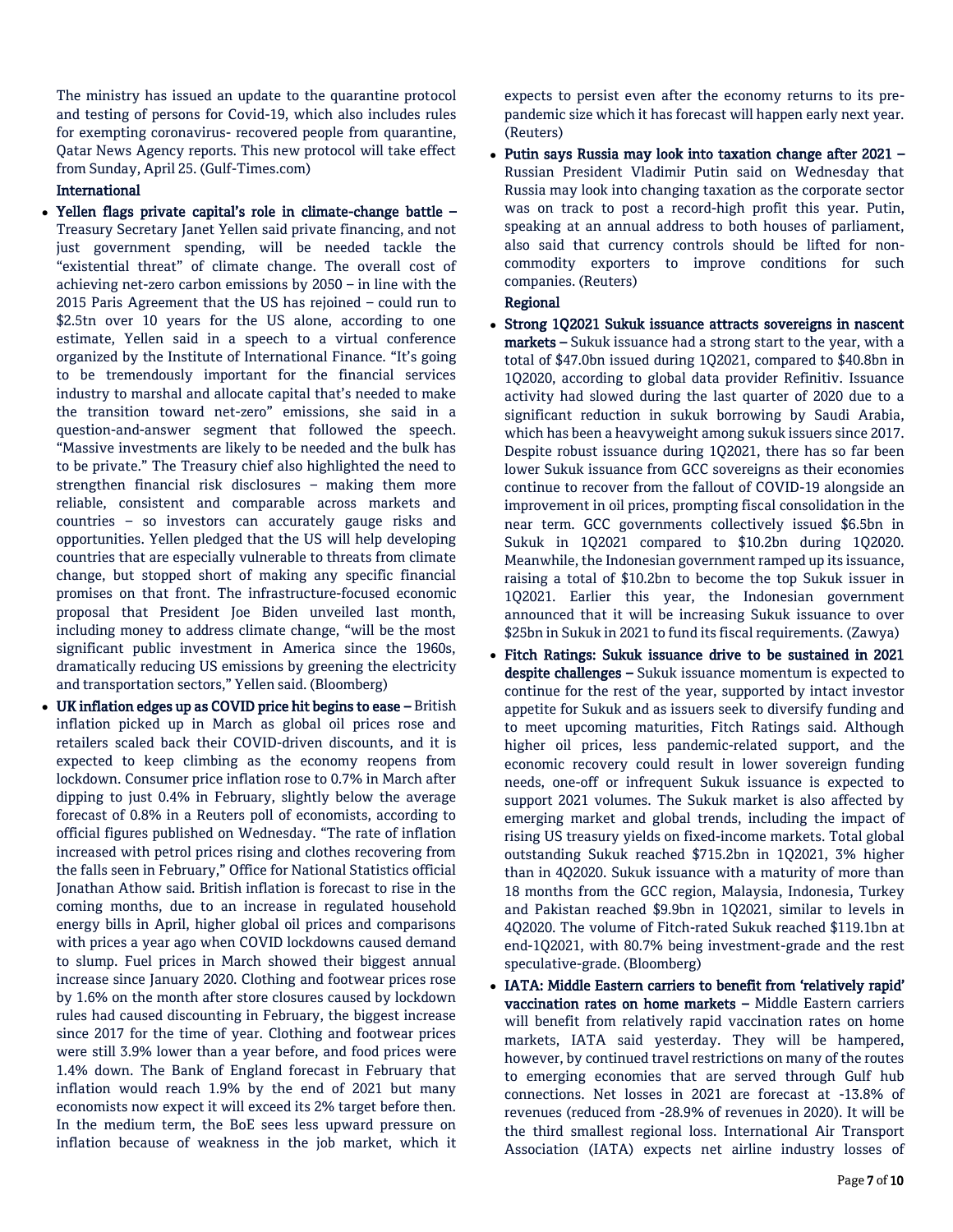\$47.7bn in 2021 (net profit margin of -10.4%). This is an improvement on the estimated net industry loss of \$126.4bn in 2020 (net profit margin of -33.9%). "This crisis is longer and deeper than anyone could have expected. Losses will be reduced from 2020, but the pain of the crisis increases. (Gulf-Times.com)

- Tadawul Group narrows banks for IPO process Saudi Tadawul Group has short-listed three local and three foreign banks for potential advisory roles in the financial market company's upcoming initial public offering (IPO), three sources said. Citigroup, JPMorgan and Morgan Stanley were chosen, along with the securities unit of Saudi National Bank, Saudi Fransi Capital and HSBC Saudi Arabia, the sources said. Tadawul, the Kingdom's bourse operator, is expected to choose one local bank and potentially one or two international banks for its listing, they said. A final round of pitching for roles is taking place this week, they added. Tadawul did not immediately respond to a request for comment when contacted by Reuters on Wednesday. (Reuters)
- RJHI posts 40.1% YoY rise in net profit to SR3,335mn in 1Q2021 – Al Rajhi Bank (RJHI) recorded net profit of SR3,335mn in 1Q2021, an increase of 40.1% YoY. Total operating profit rose 19.7% YoY to SR5,948mn in 1Q2021. Total income from Special Commissions/Financing & Investments rose 15.6% YoY to SR4,915mn in 1Q2021. Total assets stood at SR512.2bn at the end of March 31, 2021 as compared to SR391.9bn at the end of March 31, 2020. Loans and advances stood at SR356.1bn (+36.3% YoY), while Clients' deposits stood at SR421.3bn (+33.5% YoY) at the end of March 31, 2021. EPS came in at SR1.33 in 1Q2021 as compared to SR0.95 in 1Q2020. (Tadawul)
- ALINMA posts 73.5% YoY rise in net profit to SR642mn in 1Q2021 – Alinma Bank (ALINMA) recorded net profit of SR642mn in 1Q2021, an increase of 73.5% YoY. Total operating profit rose 27.7% YoY to SR1,619mn in 1Q2021. Total income from Special Commissions/Financing & Investments fell 3.3% YoY to SR1,349mn in 1Q2021. Total assets stood at SR160.0bn at the end of March 31, 2021 as compared to SR138.0bn at the end of March 31, 2020. Loans and advances stood at SR117.1bn (+19.8% YoY), while client deposits stood at SR120.7bn (+16.2% YoY) at the end of March 31, 2021. EPS came in at SR0.32 in 1Q2021 as compared to SR0.19 in 1Q2020. (Tadawul)
- ALBI posts 45.5% YoY rise in net profit to SR392.8mn in 1Q2021 – Bank Albilad (ALBI) recorded net profit of SR392.8mn in 1Q2021, an increase of 45.5% YoY. Total operating profit rose 12.8% YoY to SR1,133mn in 1Q2021. Total income from Special Commissions/Financing & Investments rose 0.4% YoY to SR911.7mn in 1Q2021. Total assets stood at SR102.5bn at the end of March 31, 2021 as compared to SR88.4bn at the end of March 31, 2020. Loans and advances stood at SR75.5bn, while Clients' deposits stood at SR77.0bn at the end of March 31, 2021. EPS came in at SR0.53 in 1Q2021 as compared to SR0.36 in 1Q2020. (Tadawul)
- Emirates Airline could approach government for cash or take on more debt – If the demand for air travel does not pick up by the end of 2021, Dubai's Emirates may have to approach the government to raise more cash via an equity injection or will have to take on more debt on its balance sheet. The state carrier's President Tim Clark told the World Aviation Festival that an expected uptick in passenger numbers had not yet

materialized as expected and if demand did not increase, the airline would 'make recommendations' to the government as to how it should proceed to raise funds. "As far as Emirates is concerned, we are good for another six, seven or eight months in terms of cash, we have sufficient cash coming in to be able to keep the day to day operations at a neutral basis," he said. (Zawya)

- DMCC to build blockchain-enabled precious metals refinery, storage facility - Dubai Multi Commodities Center (DMCC), which provides infrastructure for commodities trade, has signed deals to set up a blockchain-enabled precious metals refinery and storage facility in the Emirate. The refinery and facility, which will be the largest across the GCC and the first to be completely enabled by blockchain, will be completed by end 2022, the DMCC said in a statement Wednesday. As part of the agreement it signed a sale and purchase agreement (SPA) with REIT Development which acquired land in DMCC's Jumeirah Lakes Towers (JLT) business district. (Zawya)
- Dubai Investments buys 21.5% of National General Insurance Dubai Investments acquires 32.89mn shares in the Dubai-based based insurance company from Emirates NBD. The acquisition is via direct deal; Dubai Investments now holds 29.99% of National General Insurance. Emirates NBD said it sold the stake at AED3.27 per share; will continue to hold 15.2% of the insurance firm. (Bloomberg)
- FAB starts share transfer for acquisition of Bank Audi's Egyptian unit – First Abu Dhabi Bank (FAB) said it has initiated the share transfer related to the acquisition of 100 percent of the share capital of Bank Audi SAE, the Egyptian unit of Lebanon-based Bank Audi SAL. "Once the share transfer is complete, FAB will begin integrating the assets and operations of Bank Audi SAE (Egypt) and FAB Egypt, with the integration process expected to be finalized in 2022," the bank said in a statement on Wednesday. The UAE-based lender announced early this year that it had secured a deal to take over the entire share capital of the Egyptian unit. The deal is expected to make FAB one of Egypt's largest foreign banks by assets with proforma total assets of more than \$8.5bn as of December 31, 2020. (Zawya)
- FAB posts 2.8% YoY rise in net profit to AED2,475.6mn in 1Q2021 – First Abu Dhabi Bank (FAB) recorded net profit of AED2,475.6mn in 1Q2021, an increase of 2.8% YoY. Net interest income fell 13.0% YoY to AED2,679.3mn in 1Q2021. Operating income fell 4.0% YoY to AED4,382.2mn in 1Q2021. Total assets stood at AED940.7bn at the end of March 31, 2021 as compared to AED919.1bn at the end of December 31, 2020. Loans and advances stood at AED378.0bn (-2.2% YTD), while customer accounts and other deposits stood at AED568.3bn (+5.1% YTD) at the end of March 31, 2021. Basic earnings per share came in at AED0.22 in 1Q2021 as compared to AED0.20 in 1Q2020. (ADX)
- Abu Dhabi said to weigh sale of \$4bn Taqa stake Abu Dhabi is weighing the sale of a stake in its biggest utility as the oil-rich Emirate seeks more international investment in its marquee assets, sources said. The government is working with an adviser as it considers selling about 10% of Abu Dhabi National Energy Co. (ADNOC), according to sources. The stake in the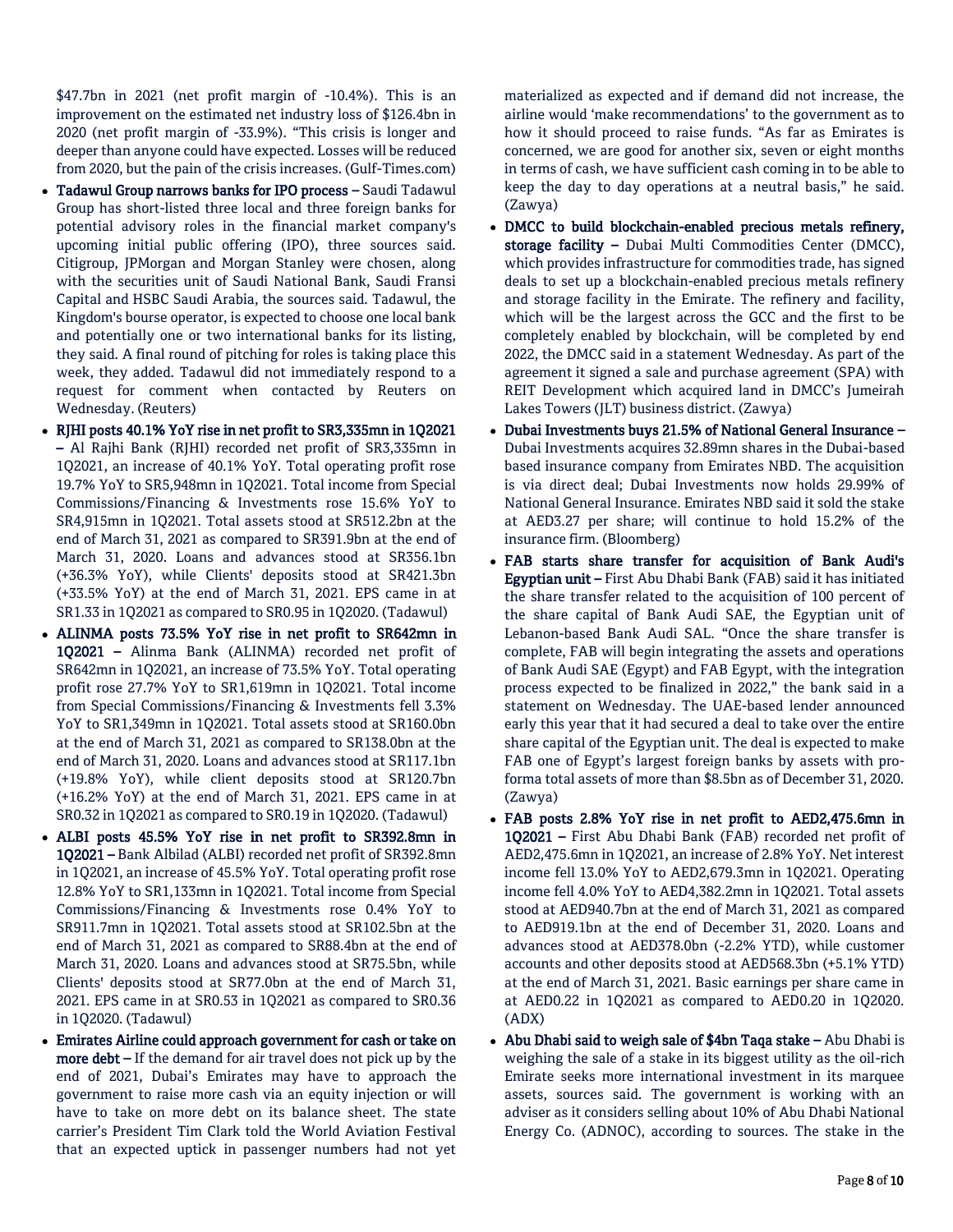company, known as Taqa, could be worth more than \$4bn based on its current market price. (Bloomberg)

- Kuwait's Equate Petrochemical sells \$700mn in seven-year bonds – Kuwait's Equate Petrochemical Company sold on Wednesday \$700mn in seven-year bonds after receiving over \$3.6bn in orders for the debt sale, a document showed. The bonds were launched at 140 basis points (bps) over US Treasuries, tightened from initial guidance of around 170 bps over Treasuries, the document from one of the banks on the deal showed. Citi, JPMorgan, MUFG and NBK Capital led the deal. BNP Paribas, HSBC, Mizuho, SMBC Nikko and Standard Chartered were also on the deal. (Zawya)
- Gulf Bank gets regulator approval to redeem KD100mn note Gulf Bank gets regulator approval to redeem KD100mn note. The Tier 2 security was issued on May 30, 2016. It also got Central Bank's preliminary approval to issue Tier 2 security of up to KD50mn. (Bloomberg)